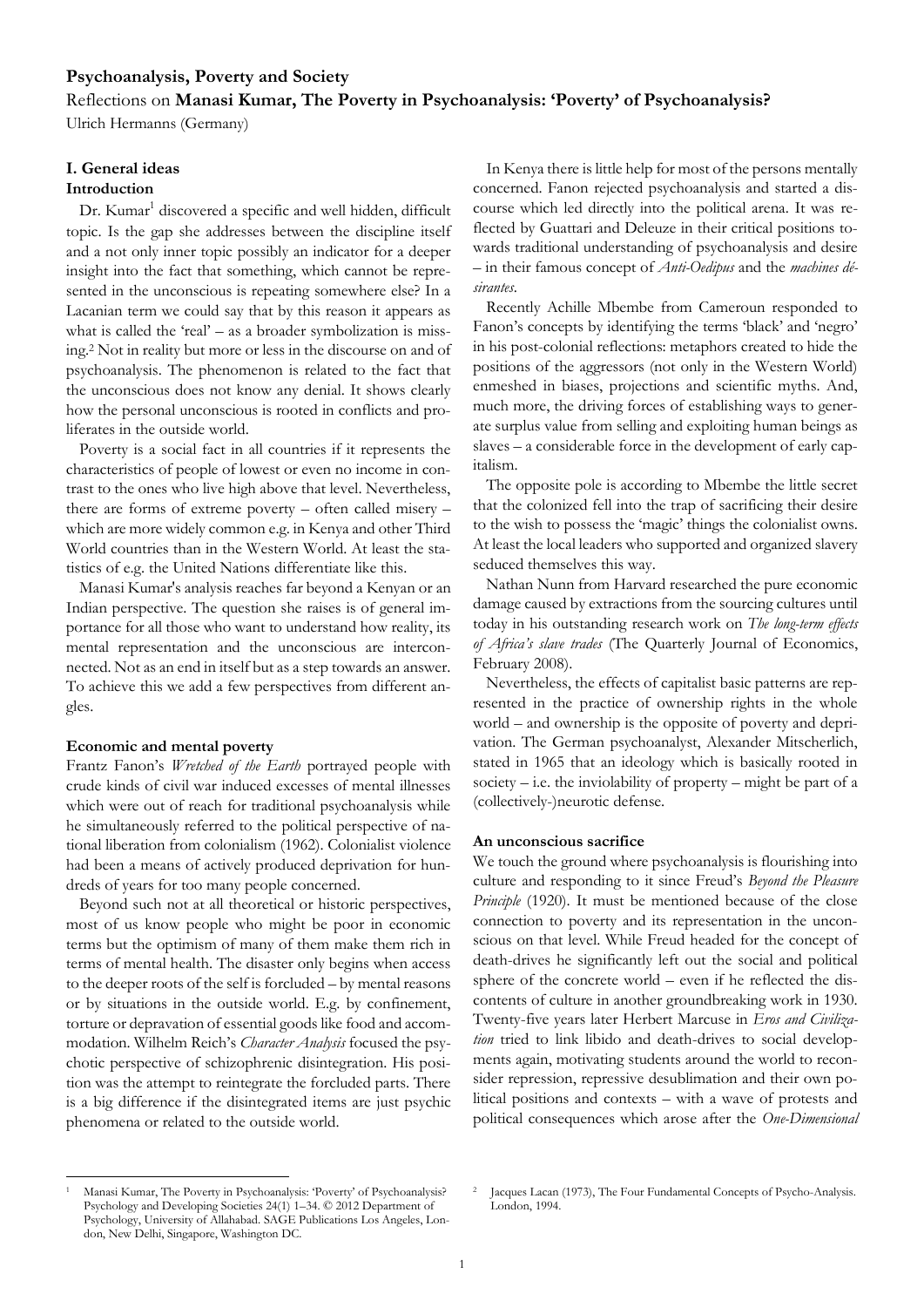*Man*. Whereby the book was just a minor element in the set of reasons.

Why is poverty or deprivation in reality  $-i.e.$  also the history of social reality – even not adopted by the personal unconscious? Because desire directs itself rather towards the master than to the slave – in the Hegelian terms of his *Phenomenology of Spirit*. In a 1972 seminar, Jacques Lacan who adopted and twisted several Hegelian concepts into psychoanalytic discourse deals with the terms 'capitalist discourse' and 'surplus jouissance'. The ideas of *discours capitaliste* and *plus-de-jouir* were early attempts to bring these areas of commercial and libidinous economy together. Even if they finally were not followed up greatly.

The English translator, Russel Grigg from Australia, kept the French word 'jouissance' instead of translating it as enjoyment. An interesting part of Lacan's seminar he expressed like this:

'And why does one let oneself be bought by the wealthy? Because what they give you stems from their essence of wealth. Buy from the wealthy, from a developed nation, you believe – and this is what the meaning of the wealth of nations is – that you are simply going to share in the level of a rich nation. However, in the process, what you lose is your knowledge, which gave you your status. The wealthy acquire this knowledge on top of everything else. It's simply that, precisely, they don't pay for it.' (p. 83)

I still don't know exactly what this 'knowledge' (*le savoir*) is which the slave sacrifices when he follows the master by submission and work – according to the Hegelian model of 1807. And what the capitalist master does not pay for. But it must be located in the area where those who keep their optimism 'even if they sometimes don't have sugar for their tea' (her motto) at home.

### **Living in the social world**

I guess this basic knowledge is more or less the close relation to friends and family members, a sound personal and social environment, social ties and the refusal to give  $up - a$  deeply rooted self-confidence. I have an example from an adorable mother of ten meanwhile grown-up children in Kenya who lost the family farm and property due to the post-election riots in 2007/8, soon after the strong father of the family had passed away. She never gave up and kept her family together by her optimism – even if there would be 'no sugar for the tea' and several of her children were divided across the continents meanwhile.

I know others who are more or less addicted to sacrifice their genuine strength to spoiled rewards from consumption – status symbols to attain acknowledgement from others or drug-like possessions which allow them to disappear behind the mirror of public phantasmata again and again. Their addiction leads them to semi-criminal or even criminal activities like betraying, stealing or blackmailing but their mind (ego) is not willing to understand what they do to comply with the demands of their mislead super-ego. In my personal environment, some of them caused true disasters on this unsound foundation.

They are not uncommon neither in Kenya nor elsewhere. By writing a novel about it from a very personal view I got into contact also with others who opened their hearts and reported about what makes them mentally suffer.

An intercultural couple – German woman, Kenyan man, he considerably younger than her – reported about schizophrenia attacks, which the husband suddenly suffered. The voice he hears seems to be the representation of his twin brother who cannot share into the relation to his wife. Also the mother of the identical twins exercises pressure on her daughter in law. She wants to be provided with what she needs to live for free by misusing the only sometimes superior position of whites. Very common I think. Luckily, the daughter in law stays strong. They live in coast area close to Mtwapa but there is no psychiatrist or psychoanalyst available since a small clinic closed in 2012. As that wife is a trained nurse she knows in general how to cure the husband.

## **Personal motivation – wild psychoanalysis**

Why do I report this? I feel that many psychic defects are deeply rooted in society and will simply proliferate if no further knowledge about such implications is provided to the public. And establish discourses that can close the gap by reestablishing symbolic orders as a basis to express and address political demands. Each disease has a genesis and people should know about that. Even if poverty and deprivation are not illness but a social fact and nevertheless have the potential to create mental forclusion.

The medical system in Germany, where I work as a marketing consultant covers in general the costs of therapy of somatic and psychic diseases – but it takes around 15 percent of the national income (according to official statistics it were 11.2 percent of gnp in 2014). At present we see a huge increase of the number of people caught by depression (major depressive disorder). It is heavily related to the phenomenon of isolation which people experience as social facts. But finally it is most often their own behavior which creates such situations. The effect is that consumption of goods works as a compensation. It requires a good income to follow such heavy calls from the super-ego. The resulting behavior is almost a social norm. Doubts without an alternative form of reason – which only loose its pathological character when collectively shared according to Freud – lead towards diseases whether psycho-somatic or just psychic. The growing virtuality of life causes as well a hole in the world of personal relations and communication and creates new phantasmata instead.

Luckily, I discovered a useful and even simple way to put body and soul together again easily on personal level. Please do not laugh, it is the kind of body massage which is provided e.g. at Bamburi Beach close to Mombasa. I refer to an aspect of psychosomatics which is a valuable asset of what I call Swahili spirit – described in a little book, *Friends at Bamburi Beach*. Maybe it sounds strange but in fact the one who initiated late Freud's important concept of the 'Id' (in 1923), Georg Groddeck, applied massage in his sanatorium in Wiesbaden as a means of therapy in his concept of 'wild psychoanalysis' which I widely share. Groddeck used unconventional means and we should consider whether parts of it can be used to change deprivation into the awareness of intrinsic power of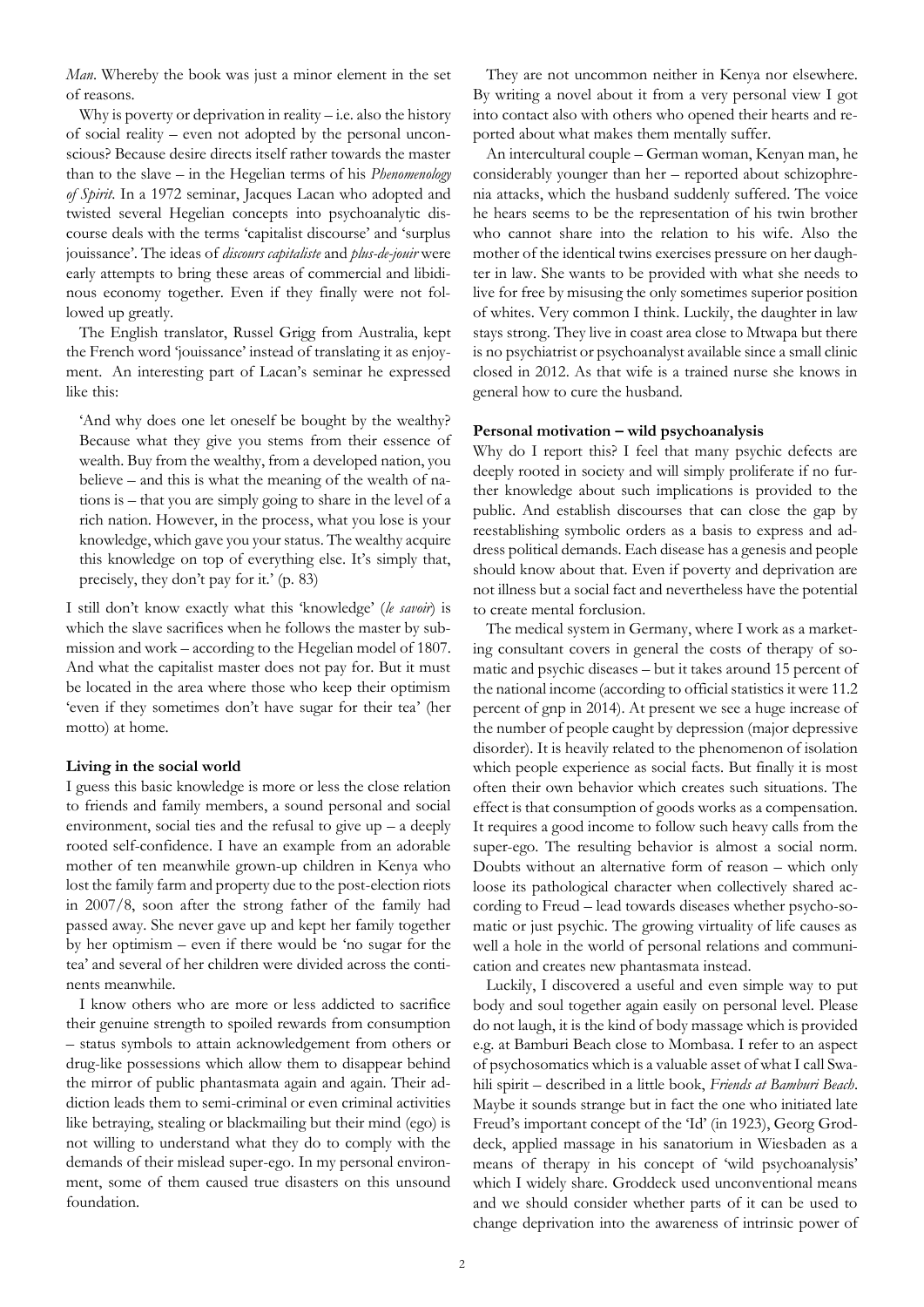resistance. Swahili spirit offers a trace to develop mental wealth in an area which is publicly rather regarded as poor.

Sorry, that my thoughts are jumping like this. I would like to say that the idea of poverty in a broader understanding of psychoanalysis should connect the places to which they mainly refer to as signifiers, Europe (psychoanalysis) and Africa (poverty – even and especially if it is a stereotype) and the thinkers, therapists and psychoanalysts much more closely than they actually do.

Not only on the level of expert discussion but even broader. The wider areas might include journalism, literature or other arts and finally politics. A more open perspective might help people with social as well as mental problems to understand how they immerse into social life and empower themselves to demand and act towards necessary changes. That includes traumata, which are based on expulsion or flight – from war, civil war, repression or poverty.

#### **Inappropriate institutions**

For more than one year, I was the initiator and co-founder of an association of psychoanalysts, philosophers, social scientists in the German-speaking area who work on the theoretical foundations of how especially mental illness is linked to the productive forces and vice versa. This group more or less broke due to the differences in understanding what I call 'economy of desire', which extends psychoanalytic concepts into the socio-economic sphere. The political aspects were a too much critical dimension for my co-founder, a professor. The understanding of terrorism was one of the breaking points – me I see how Al-Shabaab is operating close to my wife's place in Mombasa's old town and how its connections lead to Nairobi, Paris and elsewhere.

A friend of mine is a journalist and a peace and conflict researcher in Nairobi. Her name is Hawa Noor M. When a German journalist reported on the traumatization of children and young adults from activities within the civil war in Somalia we were looking for a way, how to do more than just have German radio listeners get informed about such disasters – on levels of acting and understanding as well.

But we did not succeed at all. Too many levels would have to be coordinated from Dadaab refugee camp to social institutions in Germany or Sweden. Furthermore, reflections on narration are an outstanding dimension to complete full understanding – which practically seems to be impossible. What is raw reality and how is it immersed in representation? Our point of reference from the perspective of literature and narration is Nadifa Mohamed's novel about the beginning of Somalian civil war, *The Orchard of Lost Souls*. We cannot clearly divide understanding of 'truth' from fiction.

### **No final conclusion**

 $\overline{a}$ 

Maybe these ideas are of at least any use for the work of Dr. Kumar. It must be very difficult to keep up a critical position towards institutions in a politically highly sensitive environment.

My wife and son live in a major East African city. She is quite younger than me and was socialized in her local area, According to her experience and opinion my country is only good for earning money not for living. I accept that. But many relations between these countries and cultures exist. Also from my friends' side, whether journalists or teachers.

This initial statement just intends to give an idea of what the discovery of the topic 'Poverty in Psychoanalysis' versus 'Poverty of Psychoanalysis' caused.

The novel I wrote plays in Kenya and Germany entitled *In the Heart of the Wild Triangle. Resonances from the German-Kenyan Other* published in 2014. The story pursues a few psychoanalytic traces and is also a kind of a case study of what in many intercultural situations may encounter. A well reputed Swiss Lacanian psychoanalyst wrote a personal comment in German.

Sorry for the length without drawing up a conclusion – maybe that is the unconscious' unavoidable destiny.

December 2015

# **II. Reconsiderations Society and the unconscious**

We cannot ignore the social dimension when it comes to understanding the unconscious correctly. Even before we see the light of day or learn how to speak culture directs us. Its reproduction is more or less based on a goods and profit driven economy. The vast majority of people depends in its basic personal economy on income from this system. Individual desire is widely encoded by reified wishes, whether nutrition, house, car or phone. The economy of such goods goes beyond the set of meaning in psychoanalytic interpretation like the father's phallus or the mother's body – as important they are. <sup>3</sup> Reproduction of desire-captivating goods follows a wider understanding of economy to which the human beings are mostly just attached. As contributing workers of blue or white collar as well as consumers.

Equal attention not just in the psychoanalytic setting but in the broader picture allows us to recognize how each single human being is dealing with these social and environmental entities which go far beyond man's capabilities. Even when we are immersed in our dreams' productive economy the world around us turns and our fellows change the situation quickly and sometimes unpredictable.

Some very basic social situations have been spoiled without those who are mostly affected by it had any chance to contradict. As wealth and property are in the hands of a relatively few it is important to discover the large areas of mental and economic impoverishment which already arose. In each desert there is, however, life. A very special and adjusted form of survival and even more culture with joy and fun.

A reviewed perspective of poverty and the poor can lead to a new understanding of how social life in general can benefit from the creative developments we find there. Also from the great will to survive and to share with others. The world has to take away the depressing chains which prevent too many of us from personal and collective development.

death-drives as a fundamental supplement of the ego-driven perspective of psychoanalysis towards understanding culture as a whole

<sup>3</sup> Freud's investigations of Beyond the pleasure principle (1920) and later the concept of Civilization and Its Discontents (1930) introduced the idea of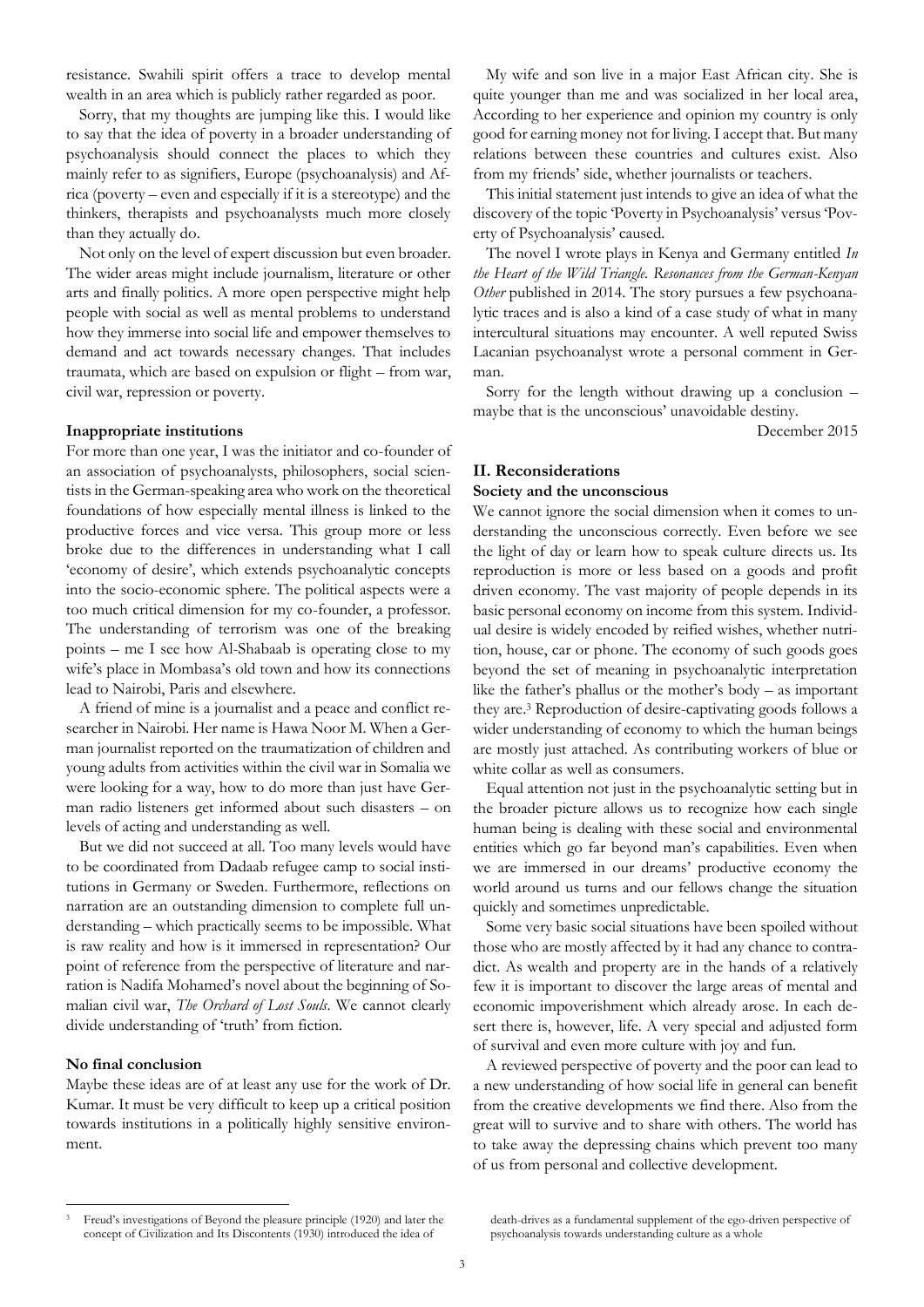A big obstacle must be surmounted to achieve this. The repressed and deprived must raise their voice to be heard and must come to power even if they are weak. A tremendous contradiction. All the worse as most of the owners will not voluntarily give away any power or possession. So political and social institutions will have to change their perspective towards supporting even the non-privileged instead of sustaining unconscious fights within the societies.

All this goes beyond traditional psychoanalytic self-image.<sup>4</sup> New ways must be tried which allow all of us to understand how the real world economy and its rationality is linked to the desire of human beings. Considering poverty more closely is a step into this direction.

# **Meta-discourses on poverty, reification and imaginary surplus**

A recent check of around 3,000 scientific papers in magazines on marketing, management, economics and applied psychology of the past three years (2013-2015) was done in order to update a list of relevant new topics for in-house use of the author's business activities.<sup>5</sup> Half a dozen of essays were found which centrally dealt with different aspects of poverty but their perspective naturally contrasts to the – more or less dissatisfying – perspective which Dr. Kumar analyzed in the context of psychoanalysis.

One of these essays dealing with poverty explores specifically the economics of slums, i.e. the real living environment of many about whom Kumar discovered that they are deemed to have an 'essentially impoverished psychic life with no desires, thoughts, intellect or capacities' (Kumar, 14). The authors recognized well the intrinsic potential and dynamics of the dwellers to improve the situation themselves – but limitations from outside and the interest of those who benefit most from repression of others stand against it.<sup>6</sup> This indicates that poverty has not at all the 'impenetrable concrete thing-like quality' (Kumar, 14), which Kumar also rejects. The essay considers inter alia the situation in Kibera and Dharavi.

Another survey deals with the bottom-of-the-pyramid economics. The authors already focus on how to make these economics work in practice – not by traditional business methods but by a sophisticated approach, which involves organizations

 $\overline{a}$ 

from the civil society sector.<sup>7</sup> A kind of recipe to extend the market paradigm by overcoming giant challenges and 'reach' the poor but not asking whether a generalized market economy is an adequate approach for all. Similar publications appear since years focusing e.g. on low-income markets and lowincome strategies to introduce consumer products to formerly neglected areas.

Muhammad Yunus and some comrades from France described their idea of social business.<sup>8</sup> Yunus developed the idea of micro credits and founded Grameen Bank in Bangladesh. He was Nobel Peace Laureate 2006. The difficulty of micro credits is that the concept with its important factor of group motivation was spoiled in many countries by ethically corrupt bankers so that those who before had nothing now at least have something – debts. Suicide rate among them is considerable.

We see that the discourse on poverty and its implications is not free from exploiting it. While the survey on economics of slums and several others highlights the responsibility of politics, others seem to deliver the 'wretched of the earth' (Frantz Fanon) to an even more sophisticated form of capitalism – with a more or less instrumentalized social component or without.<sup>9</sup>

We could add recent magazine or TV-stories on poverty and increasingly on refugees to proof that there is a real danger of meta-discourses, which generate their mental profits by 'displacing' the genuine topic in tricky ways. This approach tends towards replacing real poverty and the poor people by imaginary items. A general sympathy as well as specific kinds of hate might be common results as the discourse has only anonymous objects. Even several activities in the fund raising sector participate in skimming off the surplus codes. They erect their imaginary castles on the expenses of deprived fellow men who remain nothing less but empty signifiers.

Such economy of generating imaginary surplus is also at work in what I call the 'esthetics of the pictures of misery'. Even e.g. the poorest children in Dadaab are good for generating real profit when photographers take emotionally moving photos of them and sell them to the leading picture agencies like AP, Reuters, Getty, AFP or DPA.<sup>10</sup> The latter collect royalties from their clients in the media who publish such photos

<sup>4</sup> Cf: Werner Kempfer (1950), Die Honorarfrage in der Psychotherapie, Psyche, Zeitschrift für Psychoanalyse und ihre Anwendungen, 1950 (04): 202- 221. [Fees in psychotherapy] Analysts need to be rewarded by their clients. The analyst's lifestyle is a determining factor of the discipline, including expensive education and training. So for poor clients there is virtually no access on their own cost, even if participating by giving away something valuable for the obtained result is part of the deal.

<sup>5</sup> Ulrich Hermanns, MARK-MAN Navigator 2016. http://mark-man.de/wpcontent/uploads/2016/05/Mark-Man-Navigator-2016\_E.pdf (website accessed on 8 Aug 2016).

<sup>6</sup> Marx, B., Stoker, Th, Suri, T. (2013). The Economics of Slums in the Developing World. Journal of Economic Perspectives, Volume 27, Number 4, Fall 2013, 187–210. https://www.aeaweb.org/articles.php?doi=10.1257/jep.27.4.187

Schuster, T., Holtbrügge, D. (2013). Benefits of Cross-sector Partnerships in Markets at the Base of the Pyramid, Business Strategy and the Environment, Volume 23, Issue 3 March 2014, 188–203. http://onlinelibrary.wiley.com/doi/10.1002/bse.1780/abstract

<sup>8</sup> Yunus, M., Dalsace, F., Menascé D., Faivre-Tavignot, B. (2015). Reaching the Rich World's Poorest Consumers, Harvard Business Review, 2015 March. https://hbr.org/2015/03/reaching-the-rich-worlds-poorest-consumers

<sup>9</sup> A positive example from Uganda should be marked too. Blattman, C., Fiala, N., Martinez, S. (2014). Generating Skilled Self-Employment in Developing

Countries: Experimental Evidence from Uganda. The Quarterly Journal of Economics (2014), 697–752.

Due to the Youth Opportunities Program, a government program in northern Uganda starting 2007 applicant groups with 'successful proposals received one-time unsupervised grants worth \$7,500 on average – about \$382 per group member, roughly their average annual income. (...) The program led to substantial and persistent increases in investment, work, and income. (...) After four years, groups assigned to grants were more than twice as likely to practice a skilled trade – typically a self-employed artisan in carpentry, metalworking, tailoring, or hairstyling. After four years the treatment group had 57% greater capital stocks, 38% higher earnings, and 17% more hours of work than did the control group. Treatment group members also became more 'firm-like' in that they were 40–50% more likely to keep records, register their business, and pay taxes. They also used significantly more unpaid family labor in agriculture and, for every four people treated, a parttime employee was hired and paid' (698).

<sup>&</sup>lt;sup>10</sup> E.g. Rebecca Blackwell for  $AP$  in 2011 when she portrayed new arrivals in Dadaab refugee camp. Amongst them an at that time two years old boy from Somalia named Aden Salaad, photographed while sitting half-starved in a broken washbowl. This photo was published amongst others from Blackwell's series in online-magazines worldwide beneath advertising banners of telecommunications companies or department stores.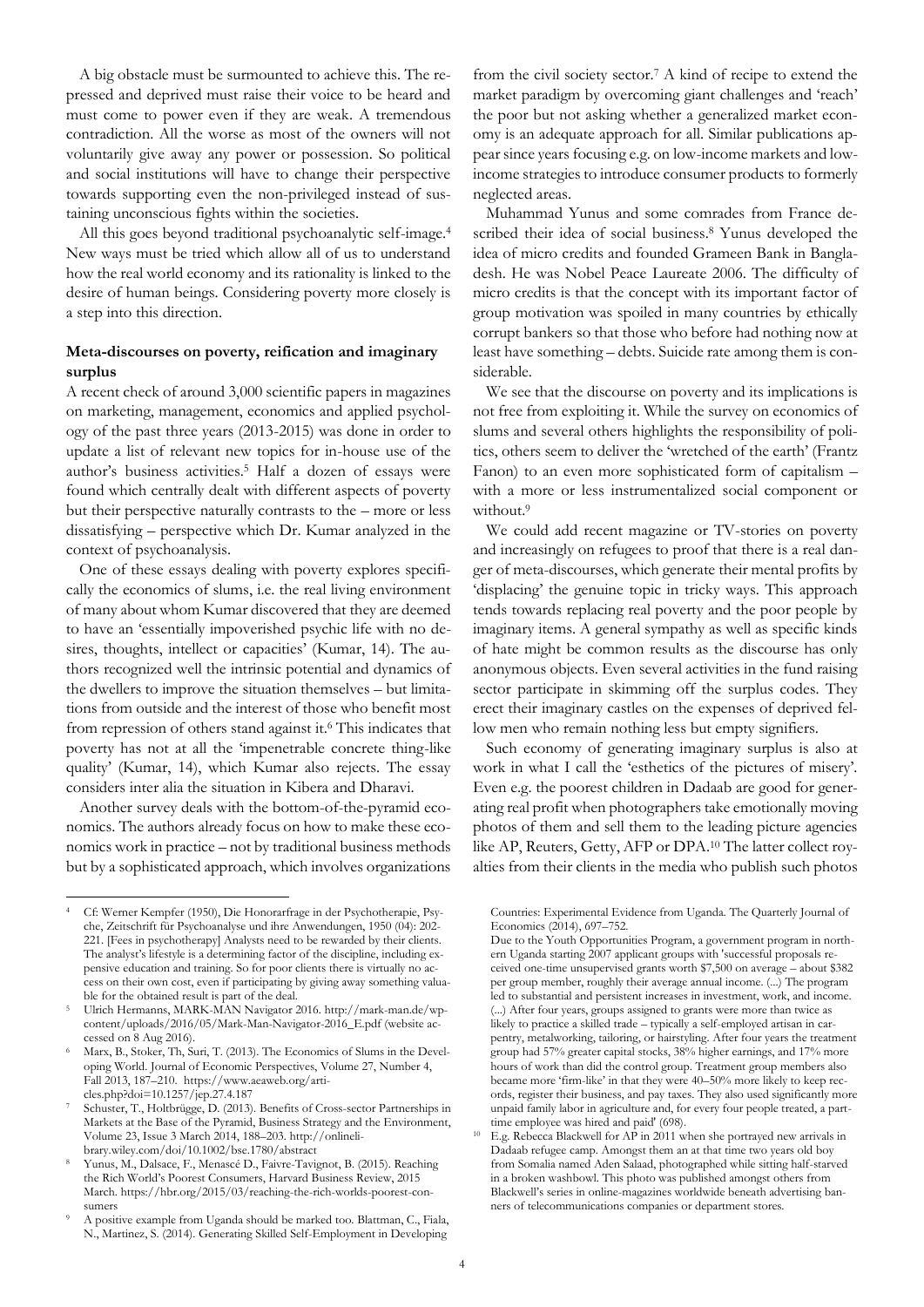with the main intention to attract readers' attention – directing it finally to their customers' advertising offers who in return finance the online offers. Such 'esthetics' support a profit driven monetary economy by stealing the shape from the poor and even the dead. Nothing but common media practice.

## **Missing language**

What is the 'true' basis of such meta-discourses in the clouds of people's imagination? The truth is that there is no truth! Because such truth is the result of a discourse from which the deprived are excluded. And, as far as the unconscious does not know 'real' denial poverty is not existing there. Even more: it is excluded from such areas. Whatever we can verbalize deals with a signifier not its absence. When Freud reported to his fiancée about missing money in his father's house he was sure not to be affected directly himself any longer. When Melanie Klein was in deep need for help by her few friends she recognized that their help was a chance and took it to proceed. Only later depravation turned into an important factor within her concept of what in a child's soul is recognized as being deprived by the mother or the wishes to steal from her body in defense – nobody ever before had discovered such an intensive and obviously cruel but true mental economy of the child's Oedipus.

In the 70's we discussed in Germany the idea of Alfred Lorenzer's *Sprachzerstörung und Rekonstruktion* which probably was not translated. It portrays the destruction of language in psychopathology and suggested that this defect could be solved by using a reconstructing concept of symbols. But whatever refers to the situation in the outside world – reality – is marked by a different economy. I believe that not only in psychosis a kind of forclusion is taking control – we all are mostly unable to recognize how much life separates us from ourselves in each second. We also are unwilling to accept how much we are the result of the desire of others and 'the Other' – the ones who procreated us. Who once started cell division by making ovum and sperm fuse. Morula, blastula, fetus …

That means sexuality in such a biological sense will never be represented in the ideas an analysant<sup>11</sup> might realize even if it is part of what is enrolled in his, her or our genetic code of the unconscious. It would take a detour through Sartre's idea of psychoanalysis of things, also named 'existential psychoanalysis'.<sup>12</sup> The consequences of this concept (Sartre himself was no psychoanalyst and rejected the idea of the unconscious in favor of consciousness, and, in French: *situation, projet, facticité*) say that we cannot abstract from the things we deal with when we analyze our inner psychic life and its relation to reality and especially to freedom. Things are most often similarly unconscious as their counterpart (in) the soul but can be analyzed with regard to being – it requires a philosophical perspective.

For such reasons I guess poverty in its true meaning can hardly be 'understood' by the unconscious. It occurs as may be the lost objects in mourning and melancholia (outside world vs. inner objects). Our psychic economy is mostly unable to represent the outside economy as a mixture of desire and complex forces which make us follow the road of reified wishes in the outside world of physical existence. The capitalist discourse (see below) is the unit and also the process which rewards the individual with the financial equivalents (by selling their manpower)<sup>13</sup> to get satisfied by material items which allow them to survive, e.g. buying food and renting a secure place, and fulfill reified wishes. Even several of the poor people own a mobile phone and have access to TV in many places of the world. What they mostly desire is what they know from TV.<sup>14</sup> In such cases we talk about imaginary items. And hard economic research discovers how e.g. cable TV has changed women's status in Indian villages.<sup>15</sup>

Dr. Kumar's own experience in all these scientifically represented areas will surely shed more detailed light on it.

The question of poverty in or of psychoanalysis is also the question of representability of the outside world as something different than a positive entity – except depravation, which connotes something which has been there before but later was taken away. It is more or less the result of a materialistic understanding of the world and a positivistic approach. But it is common sense.

The realm of emotions, feelings, trust or altruistic attitudes might be counterparts to materialistic concepts of desire. It can also only be expressed in thing-like terms, possessions – whether owned, desired or deprived.

Which language can we use to describe what Dr. Kumar targets at? I hope that I understood what she means as her article shows a clear intention. Not to hide the real world behind concepts which exclude the majority of our fellow men and women.

It requires a language of social interests and political demands. As analysts usually want to get paid for their work a public health care system has to be established which allows even poor people to reward their therapists (even if the psychoanalytic approach demands at least small contributions by the analysant). Although utopian it would be an institution. My Kenyan friends at the coast instead face an empty clinic where formerly at least one psychiatrist was offering help for 4,000 Kenyan shillings (around \$ 40) per session. The doctors and the nurses went away in 2011 when their salary was repeatedly not paid. The schizophrenic attack of an otherwise strong Kenyan man remains unanalyzed even if it is highly interesting as it refers to intercultural resonances.

When I talk to the poor dealers at Bamburi beach<sup>16</sup> who suffer heavily from the government's policy towards terrorism sweeping away the tourists who before were sufficient sources of income for them they prove to know the reasons

 $\overline{a}$ 

A website is available too: http://www.life-at.com/

<sup>11</sup> On spelling see: footnote 19.

<sup>&</sup>lt;sup>12</sup> Being and Nothingness (1943), last part.

Submitting themselves to the 'rules' at the same time – those who fail will be considered inappropriate, in deficit and often pathological.

<sup>14</sup> I know it from e.g. a closely related person who was fascinated by Bollywood movies and telenovelas for a long time and whose imaginary was soaked with their logic.

<sup>15</sup> Jensen, R., Oster, E. The Power of TV: Cable Television and Women's Status in India, Quarterly Journal of Economics, August 2009, 1057-1094. http://qje.oxfordjournals.org/content/124/3/1057.short

<sup>&</sup>lt;sup>16</sup> A small book about them has been produced with a colleague from Nairobi (Mrs. Hawa Noor Mohammed) in 2015: http://mark-man.de/wp-content/uploads/2015/12/friends\_at\_bamburi\_beach.pdf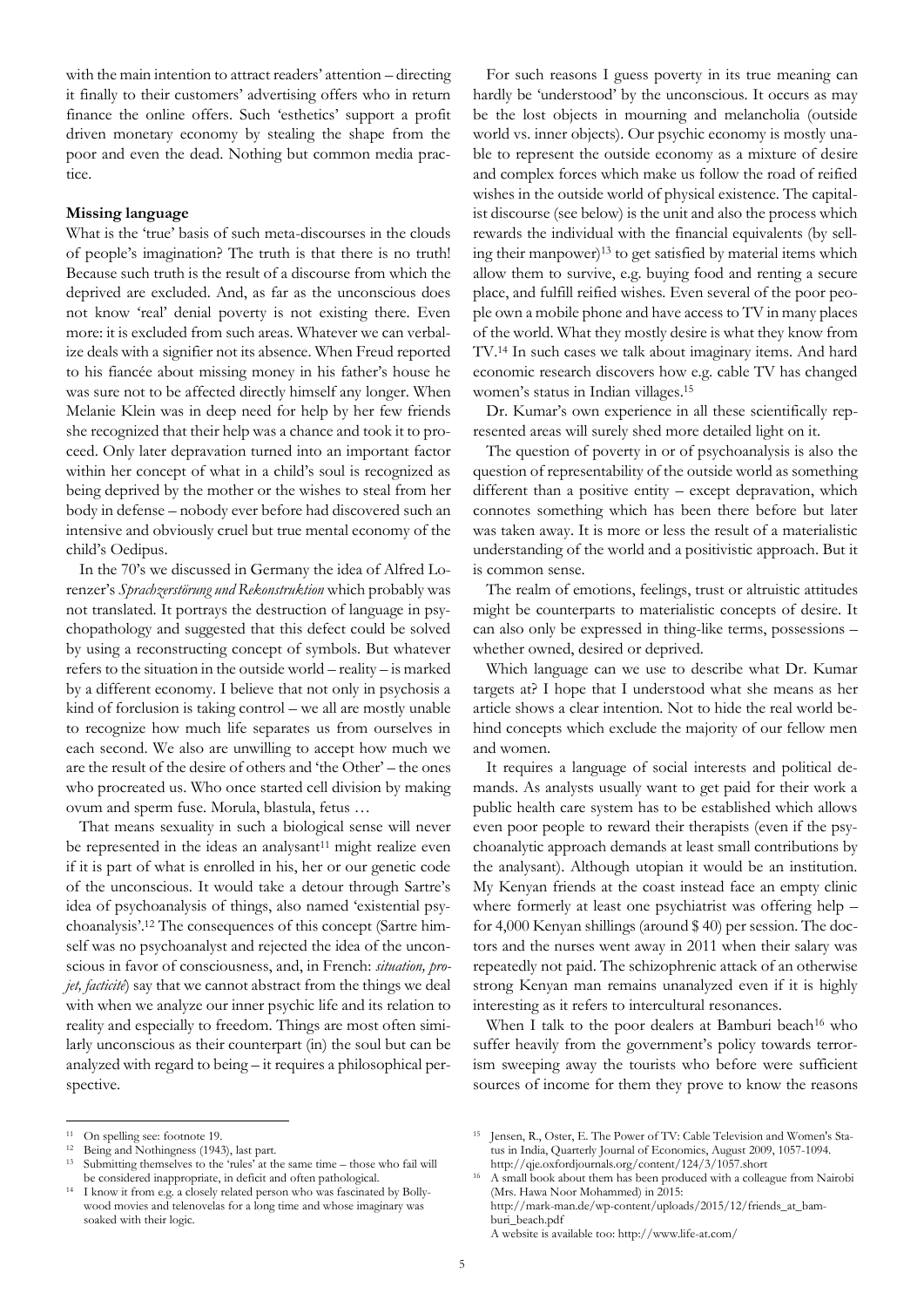for their misery well. They tried two or three times to achieve something when they approached the local authorities. All in vain. They lost heart as they are poor and most of them shy.

When we ask ourselves where such depravation comes from which makes so many suffer (including the somehow privileged in form of fear of social relegation) – we can locate the reasons in what happens in the real world.

The economist Nathan Nunn from Harvard examined the economic underdevelopment in many African countries thoroughly. He came to the conclusion that the effect can explained widely by former slave trades.<sup>17</sup> That is hardly represented in any human soul. The effects of forclusion in reality are recognized as a present defect not as a result of former activities by others.

It might take a thick skin to keep up until knowledge complements psychic demand. Where is the place knowledge and truth coincide? According to the four Lacanian discourses it is psychoanalytic discourse where they meet.<sup>18</sup> The analysant is the one who does the work to achieve something.<sup>19</sup>

It's a question of language and understanding and especially the language of the discourse of desire which makes it so difficult to address poverty as an entity.

### **'Achetez à un riche' / Buy from the rich**

Remember the final part of *Interpretation of Dreams* (chapter VII C), where dream work is introduced as the cooperation between a manager and a capitalist. A recent memory wants to act (as a general manager) in a dream but cannot achieve anything without a connection to the deeper level of desire/wish (German: *Wunsch*) located in the unconscious in the form of a metaphor: the capitalist. As such, capital is even more than a metaphor it is the basic element of psychoanalysis itself as a socio-economic practice of exchange and conversion of desire.

It is somehow like in real life: what people prefer to see is shiny wealth and richness and many even adore it. From the above mentioned fact that most of us have to get involved in reification of the self by signing employment contracts to obtain the required equivalents in form of salaries in return, the truly rich ones are excluded.<sup>20</sup> And this group is getting richer and richer i.e. absorbs capital and production means as property as so many recent research shows while the poverty trap does not allow most of the poor to escape. This is just what appears under positivistic perspective in reality and is not represented in the (personal) unconscious. If we accept the idea of an unconscious beyond such an individual item which is based mostly on repression of desire we will find a set of items the economy of desire mixes: goods, capital, desire, submission or dominance. The result is also called 'globalization' – a little too much to be unfolded here.

Nevertheless even the capitalist's desire is not free from ambivalence. Lacan's son-in-law and editor of his seminars,

 $\overline{a}$ <sup>17</sup> Nunn, N. The long-term effects of Africa's slave trades, Quarterly Journal of Economics, September 2007, 139-176. (Must read!) http://scholar.harvard.edu/files/nunn/files/the\_long\_term\_effects.pdf

Versus Discourse of the Master, Hysteric Discourse and Discourse of the University – the scientific perspective is a mode of discourse of the university. The place of truth there is occupied by the signifier.

Lacan for that reason spells the term with 't' at the end and I adopted this perspective.

Jacques-Alain Miller, reported a few years ago after the international banking crisis:

"Question –  $,$  How do you interpret the fear of losing money, our own money? To hoard money, is it the same for a small saver than for a billionaire?' Jacques-Alain Miller – 'I happen to treat during a few weeks a patient who was billionaire, a maniac, who regularly announced me laughing that he had just gained or lost a million dollars that very morning speculating with currencies. The price of the session was for him a kind of tip, a something that did not exist. He ended bankrupted. There are other types of billionaires, more conservative, even miser, and more informed. But if you are really rich, you are rather , unanalysable', because you cannot pay, you cannot yield anything significant: the analysis slips over you like water on the feathers of a duck. The ,small saver'? To save, accumulate; it means to sacrifice desire, or at least to defer it. The Harpagon's box, it is the jouissance-box, made of cold jouissance. Money is a signifier without signification, which kills all significations. When one is devoted to money, truth loses meaning, one only sees a booby-trap there."<sup>21</sup>

A little more important is Lacan's own description of some economic basics in his Seminar XVII.<sup>22</sup> The true meaning of the wealth of nations is the fact that the poor believe that they can access the status of the rich by simply buying goods from them. A magic practice of participation. But while they buy they immediately give away the means they possessed before (capital) and the capitalist – i.e. the seller – absorbs it. Furthermore the capitalist obtains the desire! A few sentences again from that seminar (already cited above):

'And why does one let oneself be bought by the wealthy? Because what they give you stems from their essence of wealth. Buy from the wealthy, from a developed nation, you believe – and this is what the meaning of the wealth of nations is – that you are simply going to share in the level of a rich nation. However, in the process, what you lose is your knowledge, which gave you your status. The wealthy acquire this knowledge on top of everything else. It's simply that, precisely, they don't pay for it.' (p. 83)

The concept is not easy. Lacan operates in a tricky way with language itself especially when he introduced the concept of capitalist discourse to his peers in Milano in 1972, very clever rhetoric – metaphors from psychoanalytic history when Freud travelled to the US in 1909, philosophy of Plato and his idea of Eros, reference to Karl Marx and capitalism. <sup>23</sup> Even if the concept was forgotten or given up after a few years.

Language is the question at all. How to express what it is all about on the level of desire? We run into the trap of positivism when we believe it could be answered beyond psychoanalytic discourse – or by at least something similar to it. Where

<sup>20</sup> See e.g. Thomas Piketty's research or Oxfam: 62 billionaires own the same wealth as half of the world's population. Whether it is exactly true or shows just the direction. The unconscious does not count.

<sup>21</sup> http://www.lacan.com/symptom/?page\_id=299

<sup>22</sup> The Other Side of Psychoanalysis. The Seminar of Jacques Lacan, Book XVII, Translated by Russell Grigg, New York/London: Norton 2007.

<sup>23</sup> Ulrich Hermanns, Discours capitaliste und Plus-de-jouir. Zur ökonomischen Terminologie von Jacques Lacan 1969-1972. Düsseldorf: Peras 2011.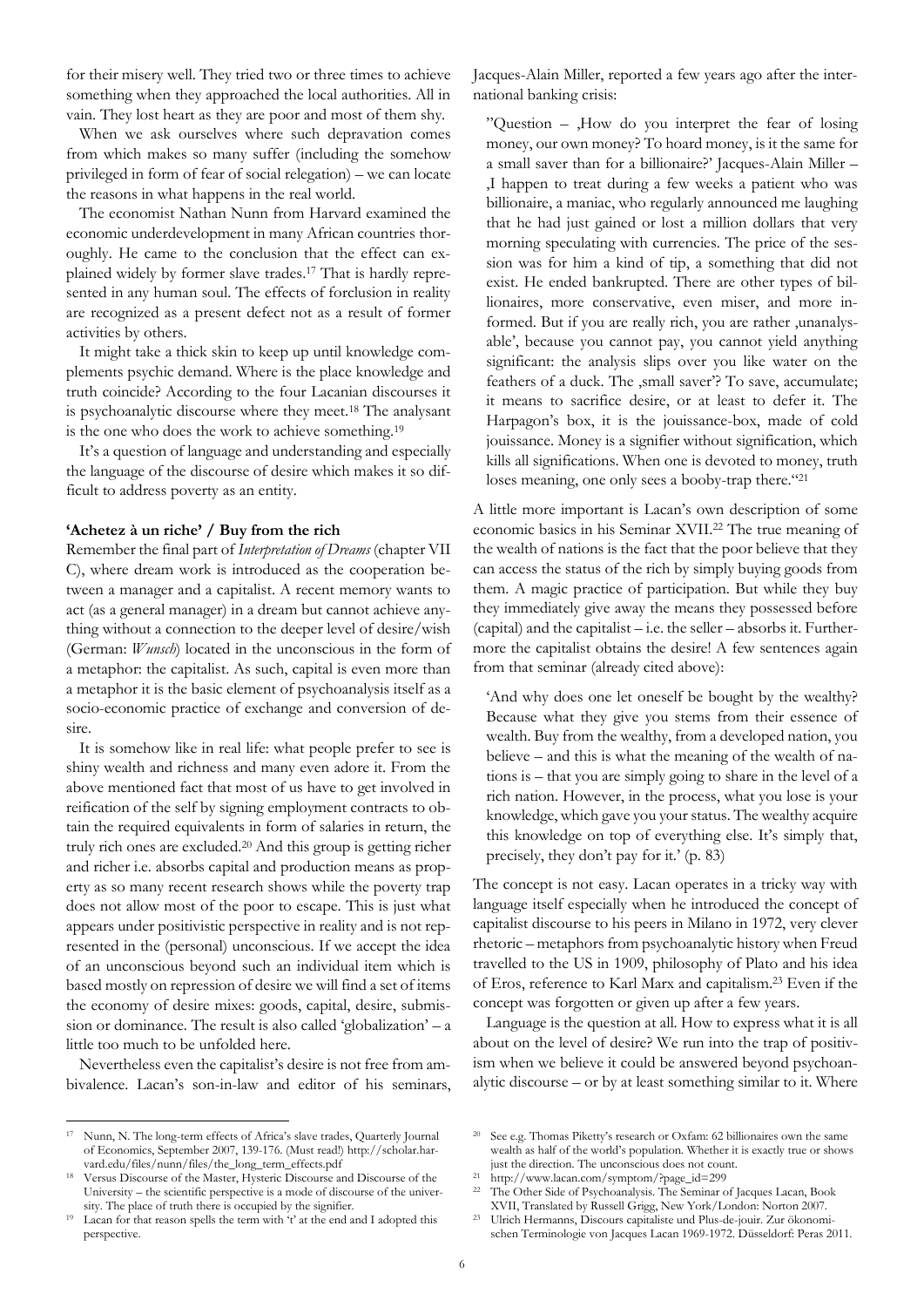the analysant can do his or her work by finding access to personal desire and to the way it is controlled by and/or connected to reality. While the latter is not just psychoanalysis but introduction to the economy of desire.

To my mind such contexts are nothing for ill or suffering people. It is for those who are able to generate a broader view which is not less based on true experience. It is nothing for hasty generalizations. Too many fractals appear which prevent to do so. Nevertheless the more generalized view and perspective exists – economy of desire. This political plug-in makes even advanced psychoanalysts act angrily irrational. 24

A different kind of practice seems to be required if we want to address how we all are interconnected to media driven biases, ideas or values, mislead forms of desire which support the masters even more than giving freedom to the slaves as the latter have no idea of alternatives to the patterns they have learned from observing the masters jealously. And finally also the question of property is to be raised: which role does property play in generating neurosis (and even worse) which captures many of our human fellows' souls? Alexander Mitscherlich wrote in 1965: , Even an ideology which belongs to the basics of our society like the inviolacy of property can be part of a (collectively)-neurotic defense of phobia' (my own translation).<sup>25</sup> I would like to complete: basic property items are representations of death-drive and they are even more than just resonance-generators of psychopathology. It does not imply to cancel the concept but when questions on justice and a fair life arise they have to be answered – and when power is a problem we must find adequate solutions.

## **More French perspectives**

 $\overline{a}$ 

Dr. Kumar mentions that French psychoanalytic tradition contributed virtually nothing to the discussion of poverty (Kumar, 18). It did, but under a different name. And there it touched the borders of the traditional understanding of psychoanalysis. It directs to a more adequate way of how the psyche is rooted in the social life and how social life itself is based on expelling contradictions of human existence.

The position of Lacan is clear – he focuses on reified manifestations of desire and how they are enrolled in the register of the imaginary. Just the opposite of poverty but it has at least a connection.

Going beyond Lacanian perspectives psychoanalyst and former critical student of Lacan Félix Guattari opened the door to a wild scenario. He co-wrote with the philosopher Gilles Deleuze *Anti-Oedipus. Volume one: Capitalism and Schizo-* *phrenia*. Published in France in 1972. The book caused worldwide discussions due to its concept of desire. The authors introduced desire mainly as 'desiring machines' which are inseparably connected to the social sphere. Impoverishment is attributed already in the concept of Oedipus itself: the traditional focus on family structures is just a castration of desire itself – the authors claim that desire is more or less everything. The only counterparts are resistances. The authors started the book with an emanation of what is in English translated as the *id*, in German: *das Es* and in French: *le Ça*. Everything is the 'id' – especially the social production. They did not ask for permission to think in that way but straightly went to action (anti-psychiatry) and executed their concept. Traditional psychoanalysis ignored them.

Chapter III deals with ethnology and how Oedipus is introduced as a kind of super-signifier e.g. by Róheim even where the myths to which he refers to point in the opposite direction. It is really funny how in many places of native culture allegedly Oedipus is found but not the real depravation which could easily be discovered as reminiscences of colonialism – i.e. the colonialist's language. Also the Swiss section of ethnopsychoanalysis (Paul and Goldy Parin and Fritz Morgenthaler) who explored among other ethnicities the Dogon in Mali were widely blind to decode how French colonialism had changed the social and mental order of their indigenous interviewees – first of all the French language they used. 26

That leads to another important topic: Frantz Fanon. He described explicitly how colonialism had entered the souls of the Caribbeans and what followed from it e.g. with regard to the meaning of the color of skin as a releasing factor of heavy loads of hardly controllable libido respectively desire.<sup>27</sup> In Algeria where he later, after fighting for France in World War II, worked as a war psychiatrist (he refused to be psychoanalyzed) he discovered the many deep scars French colonialism and the fight against it had left in the minds of fighters and civilians as well. This can be widely recognized until today – motivated analysts know this much better from their daily work. Such traumata lead us back to the refugee camps of Dadaab and to a young boy named Abdibashir who does penance for the cruelty of the world around him by surrendering himself to catatonia.<sup>28</sup>

A recent author should finally be mentioned: Achille Mbembe from Cameroun who also stands in a French tradition, partly in that of Fanon and also of Michel Foucault.<sup>29</sup> He argues that colonialism was a kind of extrapolation of destruction from the territory of the Western World and that all what happened in this respect especially in Africa, the Caribbean,

<sup>24</sup> A personal example: In 2014 I had co-created an association which was committed at least partly to that perspective. But my co-founder, mastermind of a psychoanalytic-critical discipline named 'Pathognostik' (gnosis of the pathological symptom), attacked me coram publico after eight sessions in a sneaky and disgraceful way – and the basic idea of a free association without a legal form was broken. Many agreed with me but I am not the born leader. It took a lot of self-conquest to found a new group named 'Orphys' in 2016. Obvious breaking points were: The understanding of things (just a mental representation of oedipal concepts – or elements of an 'economy of desire'?), terrorism (a phantasm of wild fools who kill and assassinate like in Westgate Mall or in Paris – or a real chain of economically and politically soaked mislead desire, beyond a group phantasm?) and the role of writing (is a text the ultimate way to somehow represent truth – or is the person itself the object of his and the analyst's desire?). cf: http://www.orphy.org/alle\_veranstaltungen.php

<sup>25</sup> Die Unwirtlichkeit unserer Städte: Anstiftung zum Unfrieden (1965) – The inhospitality of our cities. A deliberate provocation. Seems that it has not been translated into English.

<sup>26</sup> Parin, Morgenthaler, Die Weißen denken zuviel. Psychoanalytische Untersuchungen bei den Dogon in Westafrika (1963). French: Les Blancs pensent trop (1966). Seems that it has not been translated into English.

<sup>27</sup> Freud's metaphor of women's sexuality as the 'dark continent' of 1926 allows unfolding the libidinous relations between an individual unconscious and the social arena. Cf: Ranjana Khanna, Dark Continents: Psychoanalysis and Colonialism (2003).

<sup>28</sup> Bettina Rühl, Anatomie einer Lagergesellschaft in Kenia. Radiofeature on Deutschlandfunk (Germany) 7 October 2014. The author reports inter alia on that boy.

<sup>&</sup>lt;sup>29</sup> Foucault is quite important but currently I cannot see the relation from e.g. bio-power to poverty or depravation. In this concept of 1978 he focuses on how the discourses on the economic paradigm changed their perspectives.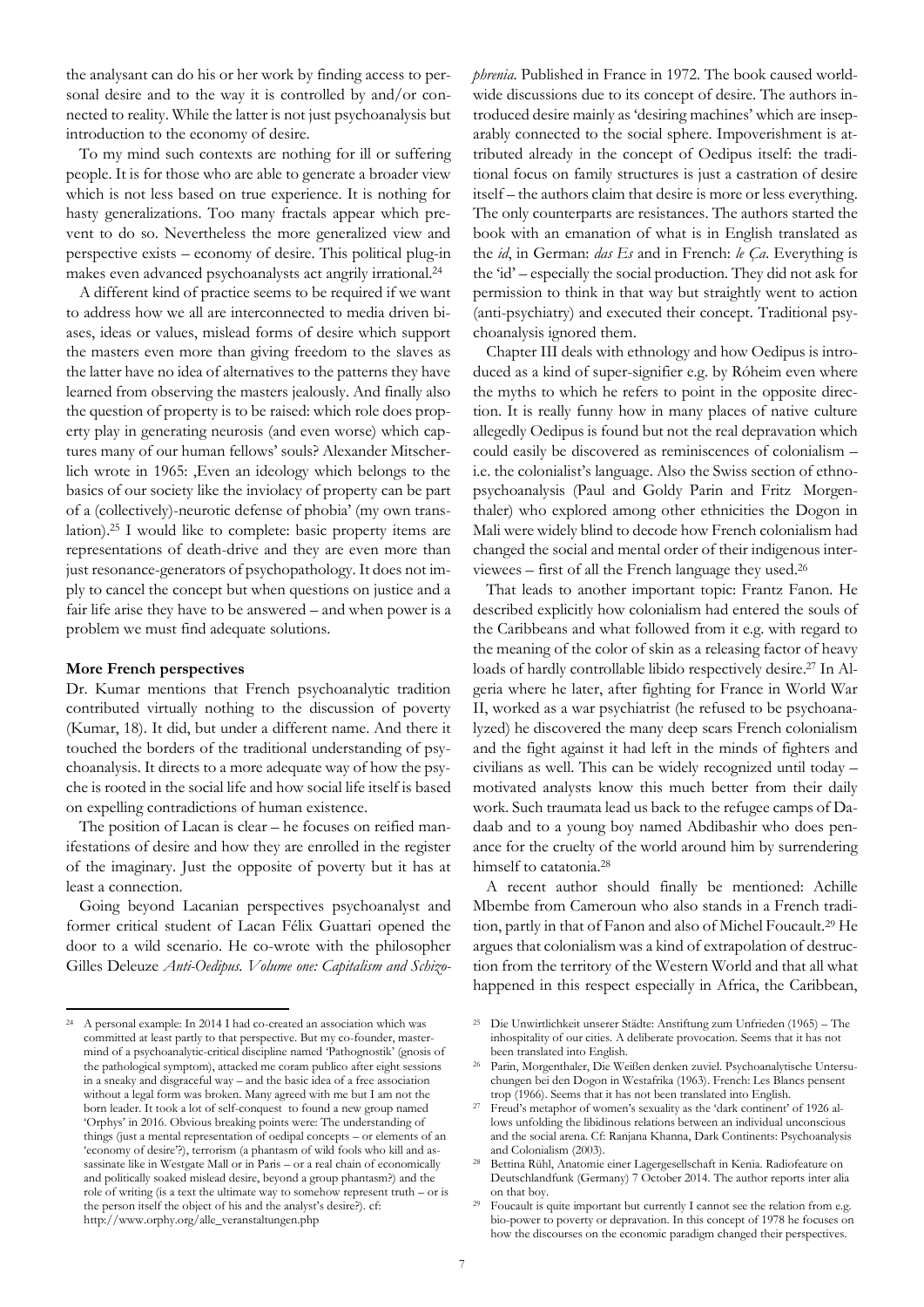South America and in the South States of the later US were constitutive and accelerating factors of early capitalism where slaves delivered real monetary value as a final surplus factor (and everything has left its traces until today – see Nathan Nunn). He describes how slave economy affected and still affects how deprived, black skinned people are perceived.<sup>30</sup>

He writes an astonishing style – slightly schizophrenic when he refers to his evidential basis in literature in a convincing way. He rather seems to be a teacher than a political motivator. When he argues that the world turns black it means that the process of creating subjects to be objects of repression and exploitation is no longer limited by the former practices in the colonies at the time but unfolds its logic globally, the world turns black even in the centers of its former projections.

And what helps to establish such an imperium? An emotional economy described by the little secret of the former colonies: the subjugation of the indigenous is based on his own desire. Similar to Fanon in *Black Skin, White Masks* but nevertheless a provoking and even slightly arrogant thesis.

It coincides with a statement of Deleuze and Guattari in *Anti-Oedipus*: 'Why do people fight for their repression as if it were their salvation?' (own translation).<sup>31</sup> Maybe a devilish position of people who go a step too far in their generalizations by losing contact to true and involved individuals. Even if denial and deprivation as a social fact are not directly represented in the 'psychic device' – how James Strachey used to translate '*Seele*' mechanistically in the Standard Edition – one perhaps should not blame people for their missing knowledge or competencies.

When we see how depravation and impoverishment are organized in great numbers before our eyes in reality a call for justice might be inevitable, whatever tradition of literature and the personal attitudes of analysts say. But that people seem to accept their submission in general due to the rewards they expect is widely obvious. It looks like we can only accept our own lives when a superior force 'signifies' them.<sup>32</sup> But it is impossible that all will find an analyst to discover the roots and rocks of basic security in themselves.

I guess that within psychoanalysis as a discipline the voice can hardly be raised. The place for this is somewhere else. But it is great when suffering poor and traumatized victims are treated by committed doctors like Dr. Kumar who contribute courageously to a better understanding of the world we live in*, asante sana* – thank you.

March 2106

## **III. Epilogue – The border**

When I still held my mother's hand and touched her forehead one Friday in April 2016 in a hospital after she passed away an hour ago I asked myself how psychoanalysts could become aware of such a circle of starting and ending of life. It is impossible for them to know the in-between as nobody pays them for such extreme experiences at the edge of existence. Maybe some encounter similar things as just human beings without a direct link to theory. But the reverse position is impossible.

It came into my mind that getting paid for listening only works in very special social and economic situations. When Freud developed his 'talking cure' a financially strong community supported the procedure economically and contributed the completing set of psychopathological patterns. Psychoanalytic theory was derived from such basics. When somebody loses his money like the Wolf Man he is of less interest than before when he was a billionaire.

What if the person to be analyzed is incapable to pay? What if they are many? Many more than to be listened to in a sponsored experiment? The idea of psychoanalysis as a way to understand the role of the unconscious how it is determined by social relations between the self and its 'psychic device' (German: *Seele*) fails.

Only as long as money is the subconscious equivalent of words and ideas the process works.

In situations where the human entity of body and soul has so much more to say beyond any monetary equivalent there is no access to existential knowledge. And the experience of real poverty is something like this.

To my understanding contemporary continuation of psychoanalysis has to adopt a completely different perspective than that of ego psychology. The analyst is involved in a much deeper understanding than transference and counter-transference.

The challenge is to maintain contact to the unconscious and to understand the language it speaks in this symbiosis. Even if everything very basically is beyond spoken language whether death or money. Freud's death drive is an intrinsic part of culture. Economic reproduction of the analyst also. So compensation seems to be the main obstacle to adopt poverty as a concept of psychoanalysis. It is its own border.

April 2016

### **Attachment**

Two Cases of Personal Experience

#### **1. Magic wooden cooking spoons**

In 2007 I started a comprehensive set of conversations with some sellers at Bamburi beach. During my holidays I used to walk around there once or twice per day. So many of them approached, asking me to have a look at their offer and buy from them.

After two or three stays I knew most of the shops and sellers. Not only me but also my friends at home and in Kenya were equipped with what I had bought from them. Things I believed to be useful like carvings, boxes, nameplates, kangas, sandals, bangles and bracelets, drums and maracas – the collection had grown to a small shop at home as it was always difficult to say 'no'.

One year later I began to collect also a few paintings. Before I refused to look closer at them as none unveiled specific artificial ideas to me. After a conversation with a seller, Dixon Karyuki, who also paints a little, he showed me a funny version of his interpretation of nomads, a traditional motive. The

 $\overline{a}$ 

<sup>30</sup> Achille Mbembe, Critique de la raison négre (2013).

<sup>31</sup> 'Pourquoi les hommes combattent-ils pour leur servitude comme s'il s'agissait de leur salut?'

<sup>&</sup>lt;sup>32</sup> The place of religion in former times and in many cultures even today – where will it turn?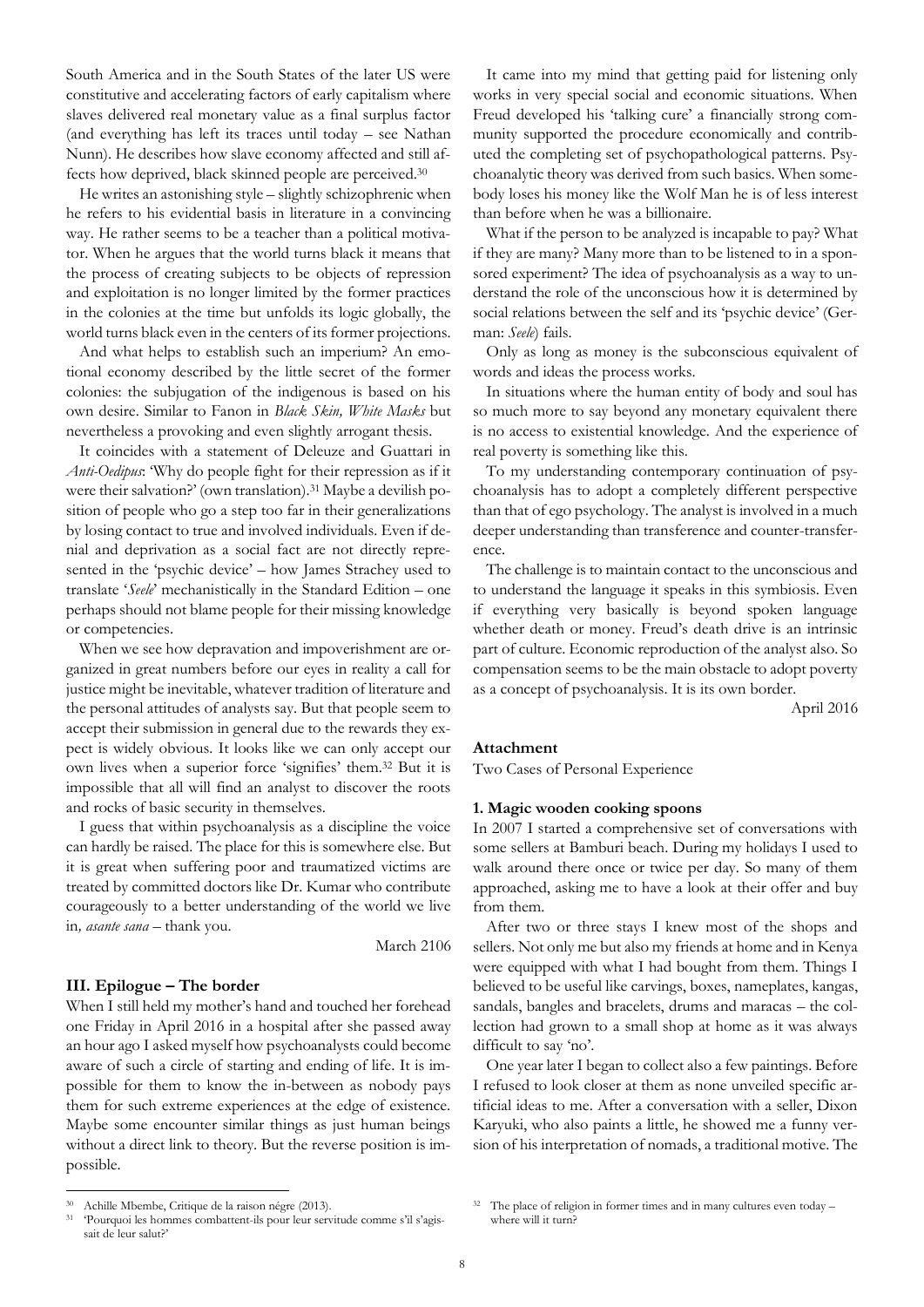creative style convinced me. Soon after I discovered the personal style of a very interesting painter from Lamu named Shee. Simon Kwenza, a beach gallerist – I used this term to upgrade the offer officially – sold them.

Soon my small depot at home was overcrowded. As I could not buy much more for myself and my family I started lessons with some of sellers in marketing for one or two hours occasionally. The sellers' offers were mostly similar. The high artificial value of some of the carvings or paintings went lost in the mass of many uniform things. Furthermore the wooden and canvas based items sometimes lost their original shape as they were placed and replaced each day and removed at night. The traces of wind and sun reduced the value at least slightly.

More or less only white tourist bought from the sellers. My idea was to make them think in their potential customers' patterns of mind. These customers usually look for things which fit to their homes and make them more comfortable. They are also used to some typical approaches of selling and presentation. Even a small souvenir must meet their expectations. No big problem for a small wooden giraffe or a lion but these items bring only very little profit to the seller.

We discussed different forms of presentation of the goods to make them appear more valuable and desirable. Also potential branding ideas. The most effective seemed to be the endorser brand 'Life at Bamburi Beach'. It would allow selling the idea of this special location in addition to the more replaceable goods and add surplus value to them – a locatable memory.

The recession following the 2007/8 post-election riots had been extremely painful for the sellers and their families. Slowly after business started to improve a little I established a website for them to promote their genuine offer and to get surfers more familiar with the slightly different economy at the beach. I used the idea of 'shops without walls, doors and ceilings' where the offer has to be renewed each day. Small scratches should be valued as unique value marks. A chapter on Swahili spirit was created. With the intention that alternative offers on lessons in culture or food preparation could be connected.

On the grass-root level of everyday business it had no impact. Nobody changed anything. The few surfers who visited the website were not the ones to come to Bamburi beach.

The sellers had listened and agreed but at the end everyone simply tried to sell something from his offer to me in the traditional, affect driven way – even if all my friends at home were provided well and my depot had no additional capacity. Furthermore I had also bought other things from local production, which were not offered at the beach at the airport or in local shops, like belts or banana leaf boxes or T-shirts with artificial decoration.

When I prepared food for my family during a stay in a rented house close to the beach in 2009 I discovered that nicely decorated wooden cooking spoons would also be useful things for places at home in Europe. I asked a friend to organize me a few spoons – also as a test whether she can manage such a small project herself. 'Maryam, tell your friends what I want and motivate them to employ their creativity. I'll pay what they ask as long as it is reasonable.' She brought four

wooden spoons of different size after some days, without decoration. 'It's too difficult.' – 'Go back and try.' The result was poor. A few crosses were more scratched than carved or simply burnt at the spoons' handle. 'The wood is too hard to be carved' was her answer.

I promoted the idea among some carvers. 'Dear friends, in Europe and in the US many people have a close relation to cooking. We have a growing number of TV-shows on cooking and some watch them several times per week. Kitchen architecture and equipment are status symbols in some communities. Imagine that some people pay several millions of shillings for their kitchens. But they do not know to cook well only by spending heavily for the furniture. In each drawer in a European kitchen there is sufficient space for two or three magic wooden cooking spoons from Bamburi beach in Kenya. All tourists have enough space in their bags to carry some of such souvenirs for themselves and their friends. The only things you need is the product in a convincing style, little promotion and some good arguments to communicate the special magic.'

The magic can easily be derived from the feelings and good vibrations from Swahili cooking and culture, including its understanding of the body. Can easily be connected to the special kind of massage the ladies at the beach give. One could think about the many fresh and delicious vegetables and fruit there – and the spoons would simply transfer the magic to the food the customers will prepare at home by the spoon's special decoration – some for vegetables, others for meat, maybe also a spoon for the housewife and the other for the husband if he also cooks. And one for the child if it wants to share in the magic.

One can easily imagine such magic wooden cooking spoons presented with a small ribbon or something similar, so that it stands out from the standard offer on the sandy ground.

Even after one or two years nobody adopted the idea while at least me was a client willing to buy and ready to pay.

Meanwhile I had made friend with a carver. He usually applied the names of my new friends of the recent months on his hand made nameplates when I returned to Kenya. Lions, tigers, elephants, giraffes and at the rear sides the friends' names. I reminded him of the idea with the magic spoons as each of these friends could also receive a spoon as a present from me. 'Yeah, great idea, I will develop a special decoration for them and carve different sizes of such spoons'. After a few days nothing was finished. 'Eddy, I must leave after three days' I told him, 'hurry up'.

Two days later he proudly showed me a pair of spoons from light wood. They were painted white, black and pink. 'You misunderstood me. Color is not acceptable in a pot with hot water or oil or vegetables. I want good dark wood and small carvings at the handle.' Eddy had just gone to Nakumatt supermarket and bought a decorative set of spoons for *ugali* to sell them to me. I had seen such there myself before. But he still until today claims that it was his own work.

I have not seen any example of such magic wooden cooking spoons from Bamburi beach beside the four initial ones from my friend Maryam – even after seven or eight years. Still today everybody wants to sell to me from his replaceable offer. When I finally accept to buy a piece from any of them, around